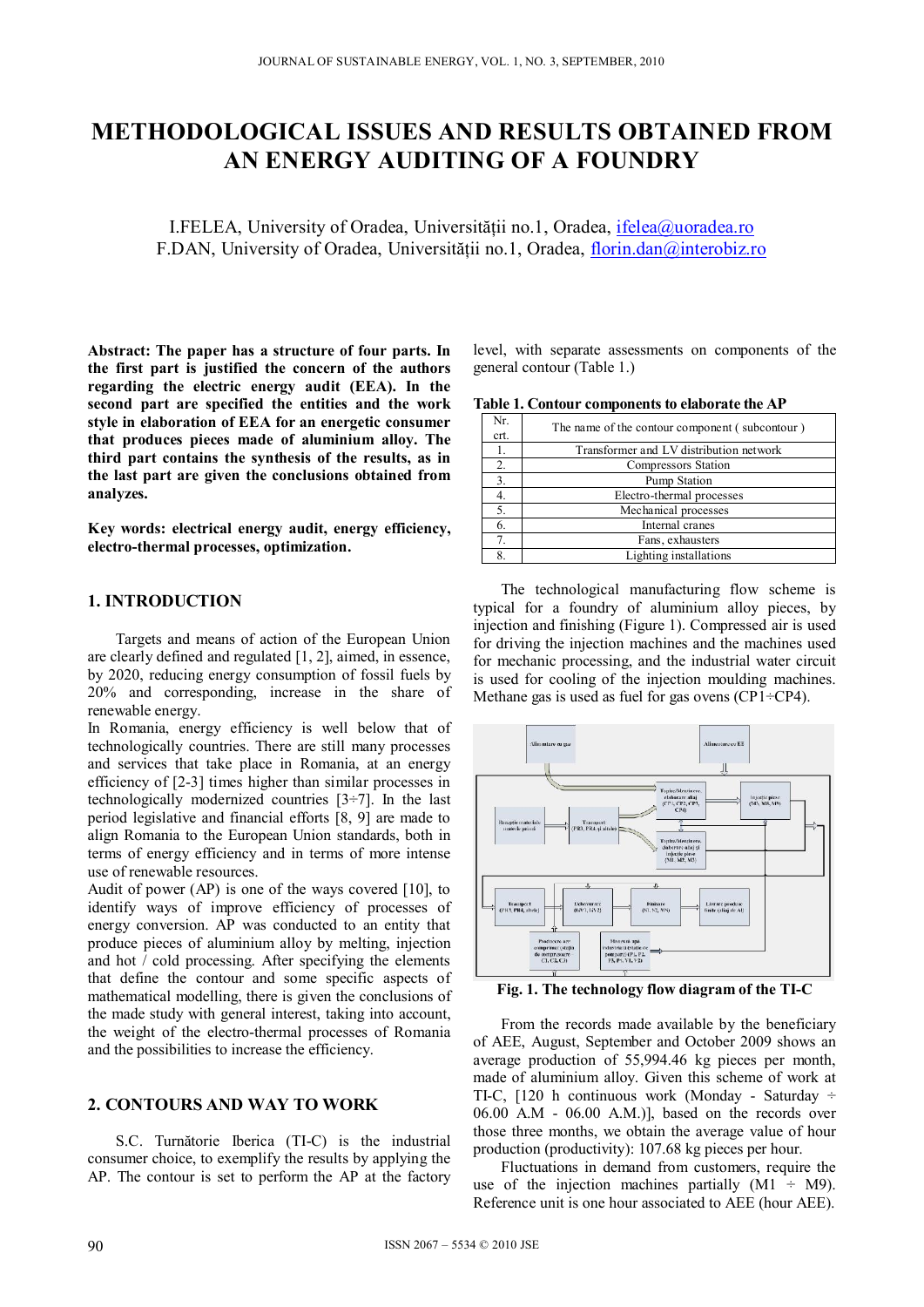The loading of the equipment during measurements were normal (medium), we specify that the equipment (M9, CP1, CP3, CP4) have not worked this time.

Please note that, ovens  $(CP1 \div CP4)$  works with methane gas (basic energy agent ), EE is used only as a secondary agent (for ventilation and hydraulic).

Measuring instruments used:

• Network analyzer(AR) type C.A. 8334 B (2 pcs.), located in the secondary of the two transformers from each station;

• Protek 307 Clamp Meter Type

• Active and reactive energy meters:-TYPE ENERLUX TCDM-AEM Timişoara, located in the primary of the transformers.

For example, in table 2 and figure 2, we present some data referring to the energy consumption and production at the general contour level.

**Table 2. Data referring to the production and energy consumption in the contour** 





**Fig. 2. Example given daily load curve at the general contour level (20.11.2009)** 

The network analyzer is used to highlight details of energy consumption (on each component) and power quality. For example measurements are presented with reference to compressor station subcontur (three compressors) load curves that characterize the quality of EE elements:



**Fig. 3. Power load curve for compressor 1** 





The way to work at EEA is well known  $[9\div 13]$ . BEE equations are specific to each sub-contour and for each type of equipment. For example BEE model is presented for the typical consumer case analysis.

BEE equations are specific to each subcontur and for each type of equipment. For example BEE model is presented for the typical consumer case analysis.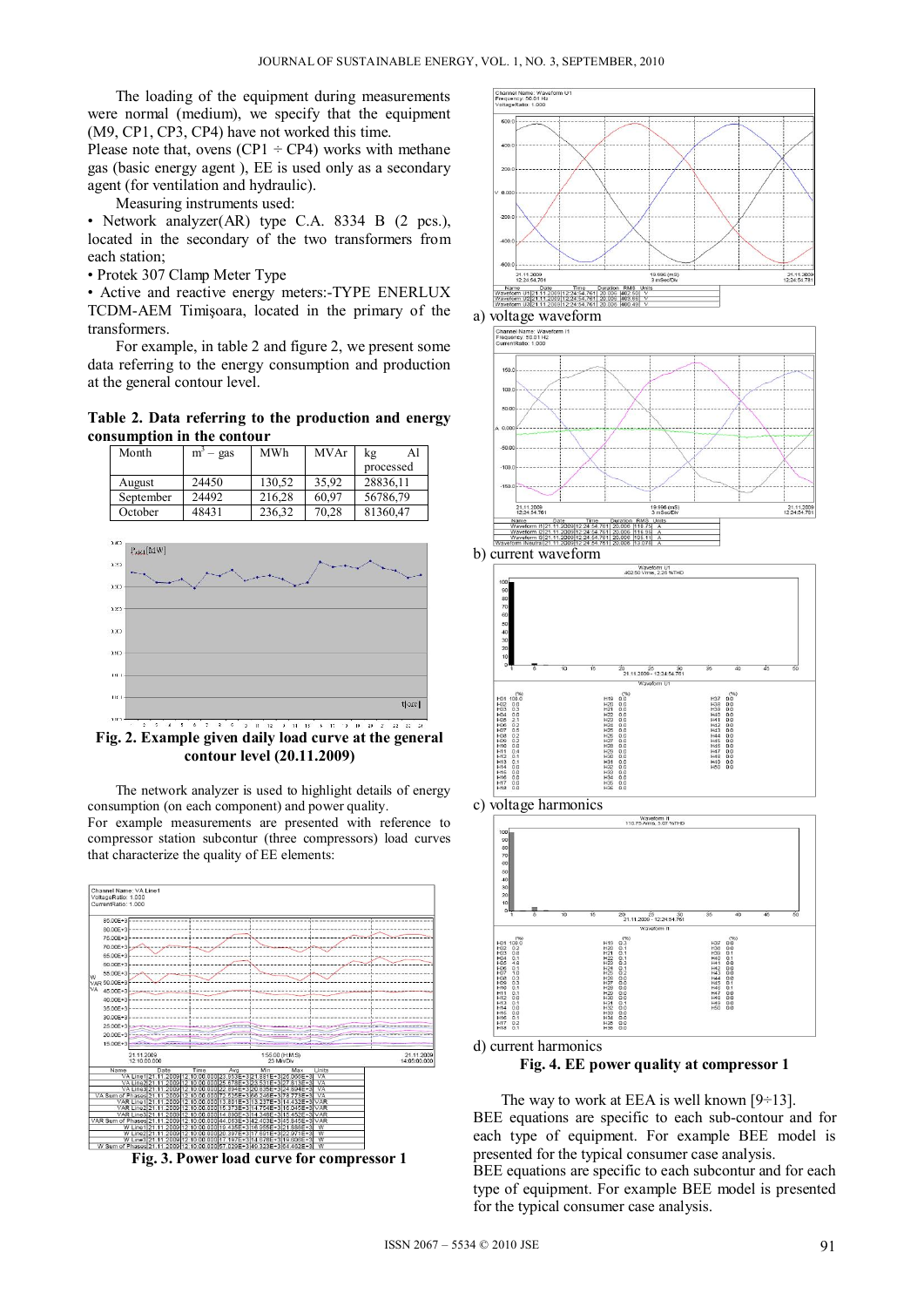We present the mathematical models for AEE components of the subconturs :

transformer station and distribution network:

$$
W_{aMT} = W_U + \Delta W_T + \Delta W_L
$$
 (1)

compressor station:

 $W_a = W_U + \Delta W_W + \Delta W_{FM} + \Delta W_L$  (2)

pumps station:

 $W_a = W_U + \Delta W_W + \Delta W_{FM} + \Delta W_L + W_{PV}$  (3)

electro-thermal processes:

$$
W_a = W_U + \Delta W_{TR} + \Delta W_M + \Delta W_{mec} + \Delta W_L
$$
 (4)

- mechanical processes(the same for internal cranes, fans, exhausters, lighting installations):  $W_a = W_U + \Delta W_M + \Delta W_{\text{mec}} + \Delta W_L$  (5)

where:

WaMT - energy absorbed

 $\Delta W_T$  - loss of energy on power transformer

 $\Delta W_L$  - loss of energy on short lines

 $W_a$  - absorbed energy determined by measurements  $W_{U}$  - useful energy

 $\Delta W_W$  - energy losses in motor windings,

 $\Delta W_{FM}$  - energy losses in iron and mechanical  $W_{PV}$  - energy absorbed in the ventilation and water cooling

 $W<sub>TRU</sub>$  - useful heat, Al alloy maintained at a temperature of injection;

W<sub>MU</sub> - useful mechanical energy

 $\Delta W_{TR}$  - heat losses

 $\Delta W_M$  - electric motor power losses

 $\Delta W_{\text{mec}}$  - mechanical energy loss

Details are presented in [14].

# **3. RESULTS OBTAINED**

Based on the equipment nominal characteristics and on measurements, using the mathematical models the EEA components were determined [14].

The results obtained are displayed in tables and Sankey diagrams - referring to the components and the general contour shape [14]. We give below some examples (Tables  $3 \div 7$  and Fig.  $5 \div 8$ ) for subcontur and results on real EEA over the general contour (Fig. 9 and Table 8)

**Table 3. Real BEE results for compressors station** 

| Feature size                                          | [kWh]   | [%]    |
|-------------------------------------------------------|---------|--------|
| A. absorbed energy $[W_a]$                            | 160,1   | 100    |
| B. output energy $[W_i]$                              | 169,25  | 105,71 |
| 1. useful energy $[W_U]$                              | 92,51   | 57,78  |
| 2. losses $\lceil \Delta W \rceil$                    | 76,81   | 47.97  |
| $\cdot$ in motor windings $\left[\Delta W_{w}\right]$ | 14,69   | 9,17   |
| • in iron and mechanical $[\Delta W_{FM}]$            | 61,49   | 38,41  |
| • on short lines $\lceil \Delta W_L \rceil$           | 0.63    | 0,39   |
| C. closing error                                      | $-9,15$ | 5,71   |



## **Fig. 5. BEE real Sankey diagram for compressors station**

### **Table 4. Real BEE results for pumps station**

| Feature size                                          | [kWh]   | $\lceil\% \rceil$ |
|-------------------------------------------------------|---------|-------------------|
| A. absorbed energy $[W_a]$                            | 63,13   | 100               |
| B. output energy $[W_i]$                              | 65,19   | 103,29            |
| 1. useful energy $[W_U]$                              | 28,25   | 44,76             |
| 2. losses $\left[\Delta W\right]$                     | 21,44   | 33,97             |
| $\cdot$ in motor windings $\left[\Delta W_{w}\right]$ | 4,25    | 6,73              |
| • in iron and mechanical $[\Delta W_{\text{FM}}]$     | 17,11   | 27,10             |
| • on short lines $\lceil \Delta W_L \rceil$           | 0,091   | 0,14              |
| 3. absorbed energy for water cooling                  | 15,49   | 24,55             |
| $[W_{PU}]$                                            |         |                   |
| C. closing error                                      | $-2,06$ | -3.29             |

#### **Table 5. Real BEE results for injection machines**

| Feature size                            | [kWh]    | $\lceil\% \rceil$ |
|-----------------------------------------|----------|-------------------|
| A. absorbed energy $[W_a]$              | 209,409  | 100               |
| B. output energy $[W_i]$                | 209,588  | 100,09            |
| 1. useful energy $[W_U]$                | 89,01    | 42,50             |
| 2. losses $\lceil \Delta W \rceil$      | 120,578  | 57,58             |
| • thermal $\lceil \Delta W_{TR} \rceil$ | 18,19    | 8.68              |
| $\cdot$ on engines [ $\Delta W_M$ ]     | 30,61    | 14,62             |
| • mechanical, in mechanisms             | 71,35    | 34,07             |
| $\lceil \Delta W_{\text{mec}} \rceil$   |          |                   |
| • on short lines $[\Delta W_L]$         | 0,428    | 0,21              |
| C. closing error                        | $-0,179$ | $-0.09$           |





| <b>Table 6. Real BEE results for mechanical processing</b> |  |
|------------------------------------------------------------|--|
|------------------------------------------------------------|--|

| Feature size                                         | [kWh]   | [%]   |
|------------------------------------------------------|---------|-------|
| A. absorbed energy $[W_a]$                           | 80,9656 | 100   |
| B. output energy $[W_i]$                             | 80,9656 | 100   |
| 1. useful energy $[W_U]$                             | 9.238   | 11,41 |
| 2. losses $\lceil \Delta W \rceil$                   | 13,1076 | 16,19 |
| • on electric engines $\left[\Delta W_M\right]$      | 7,306   | 9.02  |
| • on actuators $\lceil \Delta W_{\text{mec}} \rceil$ | 5,755   | 7,11  |
| • on short lines $[\Delta W_L]$                      | 0,0466  | 0,06  |
| 3. absorbed energy for air drying $[W_{\text{PU}}]$  | 58,62   | 72,40 |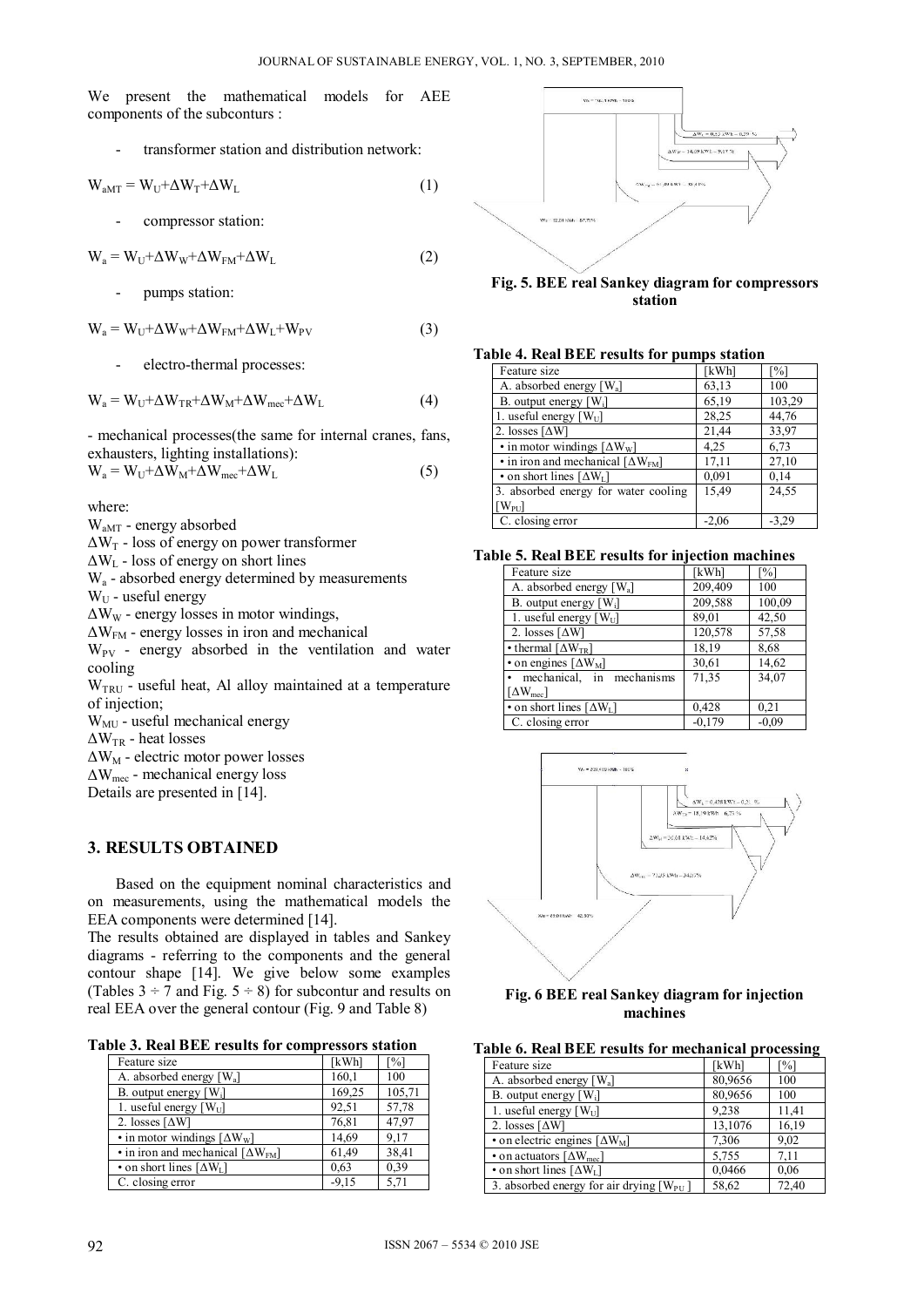

**Fig. 7. BEE real Sankey diagram for internal cranes** 



**Fig. 8. BEE real Sankey diagram for fans and exhausters** 

**Table 7. Real BEE results for lightning installation** 

| Feature size                                       | [kWh]  | $\lceil \% \rceil$ |
|----------------------------------------------------|--------|--------------------|
| A. absorbed energy $[W_a]$                         | 26,26  | 100                |
| B. output energy $[W_i]$                           | 26,26  | 100                |
| 1. useful energy $[W_U]$                           | 14.492 | 55,19              |
| 2. losses $\lceil \Delta W \rceil$                 | 11,768 | 44,81              |
| • on short lines $[\Delta W_L]$                    | 1,268  | 4,83               |
| $\cdot$ in lightning installation [ $\Delta W_I$ ] | 10,50  | 39,98              |

**Table 8. Real BEE results for TI-C** 

| Feature size                                          | [kWh]   | [%]     |
|-------------------------------------------------------|---------|---------|
| A. absorbed energy [W <sub>aMI</sub> ]                | 396,87  | 100     |
| B. output energy $[W_i]$                              | 405,33  | 102.13  |
| 1. useful energy $[W_U]$                              | 153,21  | 38,60   |
| 2. losses $\lceil \Delta W \rceil$                    | 204,16  | 51,44   |
| • on transformers $\lceil \Delta W_T \rceil$          | 4,47    | 1,13    |
| • on lines $\lceil \Delta W_L \rceil$                 | 42,3    | 10,66   |
| $\cdot$ in motor windings $\left[ \Delta W_W \right]$ | 12,25   | 3,08    |
| • on electric engines $\left[\Delta W_M\right]$       | 24,66   | 6,21    |
| in iron and mechanical                                | 50,85   | 12,81   |
| $\lceil \Delta W_{\rm FM} \rceil$                     |         |         |
| mechanical, in mechanisms                             | 51,07   | 12,87   |
| $\lceil \Delta \mathrm{W}_{\mathrm{mec}} \rceil$      |         |         |
| • thermal $\Delta W_{TR}$                             | 11,77   | 2,97    |
| $\cdot$ in lightning installation [ $\Delta W_I$ ]    | 6,79    | 1,71    |
| 3. Auxiliary consumption                              | 47,96   | 12,08   |
| air<br>for compressed                                 | 37,93   | 9,56    |
| $drying[W_{PU}]$                                      |         |         |
| • for water cooling $[W_{PV}]$                        | 10,03   | 2,53    |
| C. closing error                                      | $-8,46$ | $-2.13$ |



**Fig. 9. BEE real Sankey diagram for TI-C** 

## **Indicators of efficiency that are suitable for characterizing the investigated processes :**

a) EE specific consumption for unit of finished product:

$$
C_W = \frac{W_{aMT}}{V_{PR}} = \frac{194,37MWh}{55994,46kg} = 3,47kWh/kg
$$
 (6)

b) Specific consumption of natural gas for unit of finished product

$$
C_G = \frac{W_G}{V_{PR}} = \frac{38,791mc}{55994,46kg} = 0,69mc/kg
$$
 (7)

c) The amount of energy (EE and gas) for unit of finished product

$$
V_{en/z} = \frac{C_{en}}{V_{PR}} = \frac{194,37MWh \cdot 3261ei/MWh}{55994,46kg} + \frac{38791 \text{ mc} \cdot 1,0641ei/mc}{55994,46kg} = 1,86872491 \text{ ei/kg}
$$
\n(8)

# **4. CONCLUSIONS**

Measurements and assessments of the power audit (EEA) of TI-C contour will draw the following conclusions:

**4.1. Compressor station** is sized for covering current air consumption. Compressors are suitable in technologically terms and have a good yield (57.78%). Voltage quality of the compressor station is in accordance with the regulations. Waves of voltage and current regarding the receivers on the structure of compressor station satisfy regulatory requirements relating to form, indicators  $(THD<sub>U</sub>$  and  $THD<sub>I</sub>$ ) being in the acceptable limits. There is an unbalance currents for all receivers in the compressor station, which exceeds allowable limits for compressor C3 (79.4 A, 109.7 A, 57.4 A, 46.1 A);

This level of imbalance reflects internal defects of the receiver (most likely, electrical circuit defects), that involves damage to the functionality and power efficiency of the receiver. Power factor at compressor terminals is between 0.75 and 0.8.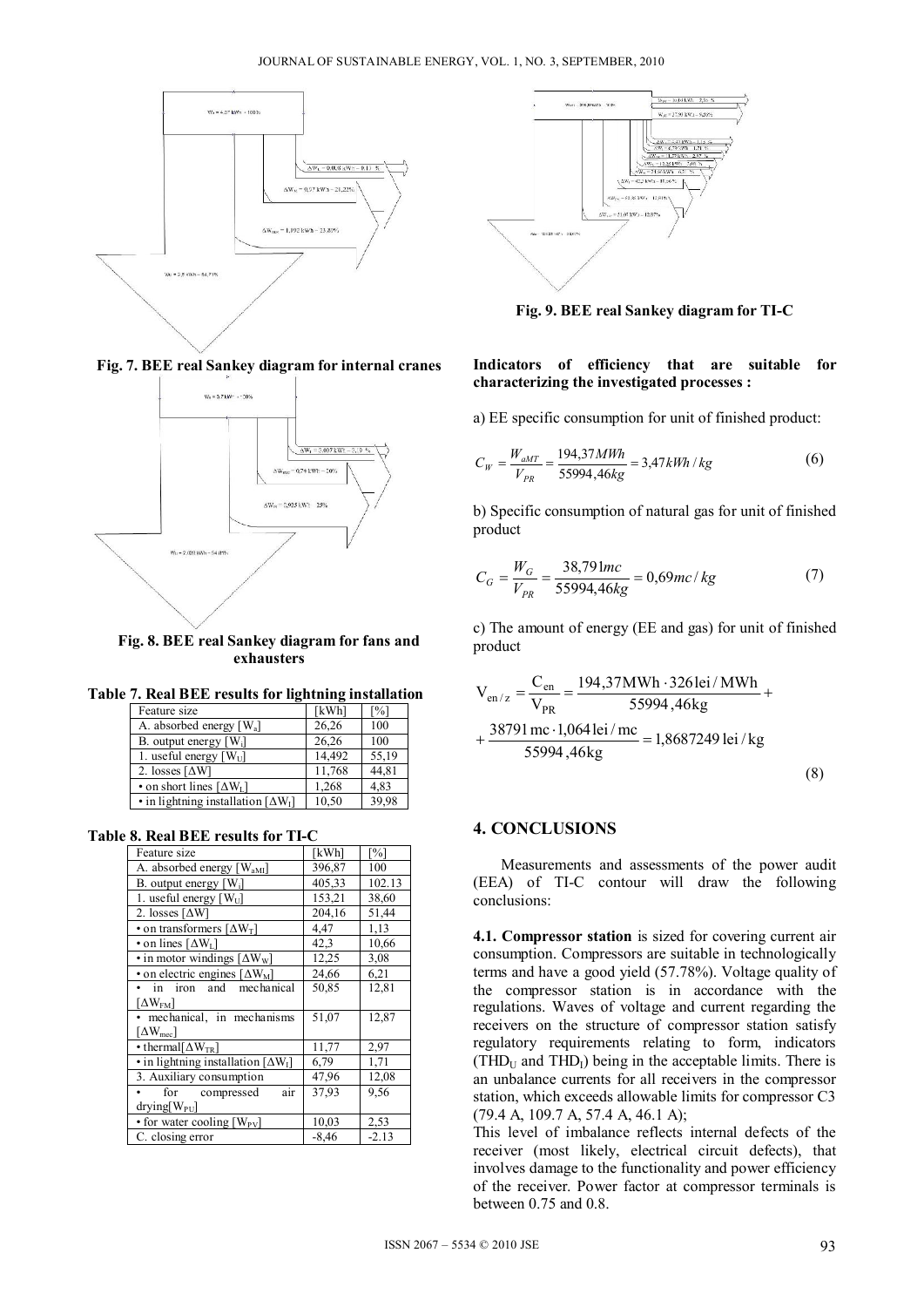**4.2. Pump station** is sized 2x100% compared with the current technological level imposed by the production, which is normal for the available for production but also for the security of water cooled components. Fans are operating close to rated power. Main pumps (P1, P2) have a good yield (63.4%) and auxiliary pumps (P3, P4) have relatively low efficiency (47%), mainly due to substantial losses in the iron and mechanical (4,52 kW) . Overall energy efficiency of the pumping stations, given the fans own technological consumption is 44.76% a value comparable to similar stations. Voltage in the connection point of the receivers in the pump station has adequate quality. However absorbed pump currents are outside the normal quality regulations, thus:

• pump P2: THD<sub>I</sub> = 99.02%;

• pump P3: THD<sub>I</sub> =  $107.25\%$ ;

and current unbalance is very strong (3.7 A, 3.3 A, 5.4 A, 12.4 A) Quality of the currents absorbed by fans is normal. Power factor at the terminals of electrical receivers pumping station structure is in accordance with the load [0.71 - Main pump, 0.8 - other receivers]. Deviation from normal quality electricity to the pumping station is more blurry compared to the pumps deviation registered at:  $THD<sub>I</sub> = 6.86%$  and the current system is effective values (117.8 A, 123.8 A, 117, 8 A, 12.8 A). This leads to the conclusion, found that there is a movement of pollutant residuum (distorted, unbalanced) between the two pumps, most likely because of pump P3 which may have a defect that leads to saturation (deformation current) and unbalance currents. It requires verification and remediation of pump P3 motor, and if case P2 pump motor.

**4.3. Electro-thermal processes**, dedicated essentially to maintain molten metal and inject it, represents the first category of processes in terms of hourly consumption (209.41 kWh to 160.1 kWh - Compressor Station ).

We identified, in this category of processes, of a substantial reserve of working machines. Thus during the making of EEA only five injection machines and an oven operate, the other being stopped or defects.

Referring to the five injection machines for which were made specific EEA measurements and assessments:

• A greater dispersion of energy efficiency;

• A large dispersion of power losses such as heat;

• Very high mechanical loss mechanisms related to some injection machines.

These findings reflect the existence of large reserves of energy efficiency on the injection moulding machines. The overall energy efficiency of injection moulding machines is 42.5%, below similar processes of the same type of machine and well below that of similar processes in witch are involved induction furnaces.

In terms of power quality, records reflect poor quality of current absorbed by the oven Guinea no. 2 (CP2).

Details of the EEA transformation processes in the TI-C, has a dedicated work.

**4.4. Closing error of real EEA** and of processes in which useful energy is calculated from effectiveness, such as those mentioned above, is admissible, in the limits imposed by rules [10], as follows:

• Compressor station: -5.71%;

- Pumping station: -2.06%
- Electro-thermal processes: 0.09%

**4.5. Mechanical processes** are much less significant than heat treatment processes in terms of consumption of EE (80.97 kWh to 209.4 kWh). The most significant machine working within this group, in terms of consumption of EE is the vibration group. 1. Energy efficiency machining processes is low (11.41%), typical of such processes due to substantial losses on electric motors and transmission mechanisms between the motor and working tool and especially because of excessive consumption of the dryers  $\mathbf{FE}$  .

By the records resulting the following findings on the quality of EE:

• Working voltage at the terminals machines have waveform and value in accordance with the rules;

• Currents are strongly deformed at the working machines:

S1 (THD<sub>I</sub> = 77.88%)

$$
S2 (THDI = 52.78%)
$$

• For the vibrating processes group current has a pronounced deformation (THD $_I$  = 19.41%)

• Currents have a strong unbalancing character at S2 (2.4 A, 1.7 A, 6.1 A, 10 A) and at vibration processes group (22.8 A, 21.9 A, 36.9 A; 20.3 A),.

These results reflect the existence in these machines of single phase saturated motors (magnetic). There is an unbalance of the currents for dryers, which exceeds allowable limits for dryer U1 (9.3 kVA, 3.1 kVA, 7.3 kVA)

This imbalance reflects the level of internal defects of the receiver (most likely defective electrical circuit) involves damage to the functionality and power efficiency.

Power factor of the working machines used in machining processes is highly variable: 0.16 (GV2), 0.22 (MS), 0.32  $(S1)$ , 0.56  $(S2)$  and 0.85  $(GV2)$ . This reflects a load of these machines well below nominal value, except the group of vibration no. 1, the main consumer of this class. Shaker (V1) is equipped with oversized dryer substantially affecting overall efficiency.

**4.6. Internal cranes** have a very small share in total consumption (about 1%). Records reflect a much greater load to PR3 than to PR4. Overall PR effectiveness is good (55%), at the performance level of the same utility. Although the voltage is sinusoidal and balanced PR3 absorbs a strongly distorted system of current  $(THD<sub>I</sub>)$ =107.25%) and unbalanced (3.7 A, 3.3 A, 5.4 A, 12.4 A). PR4 has a pronounced unbalanced currents system (20.7 A, 20.1 A, 21.8 A, 12.3 A), reflecting the use and / or poor condition of the engines, most likely due to faults in the windings. The power factor of two internal cranes is well below neutral (around 0.3), reflecting their use and usefulness significantly below rated capacity, and the utility of the reactive power compensation.

**4.7. Exhauster** has a very small share in global consumption of the entity (under 1%) has a corresponding efficiency (55%), does not generates distorted and unbalanced system. Exhauster power factor is well below neutral (0.45), reflecting its sizing and utility of power factor compensation at terminal.

**4.8. Lighting installations** are concentrated mainly in two halls (3 and 4). Estimated energy efficiency and losses was based on the characteristics of these types of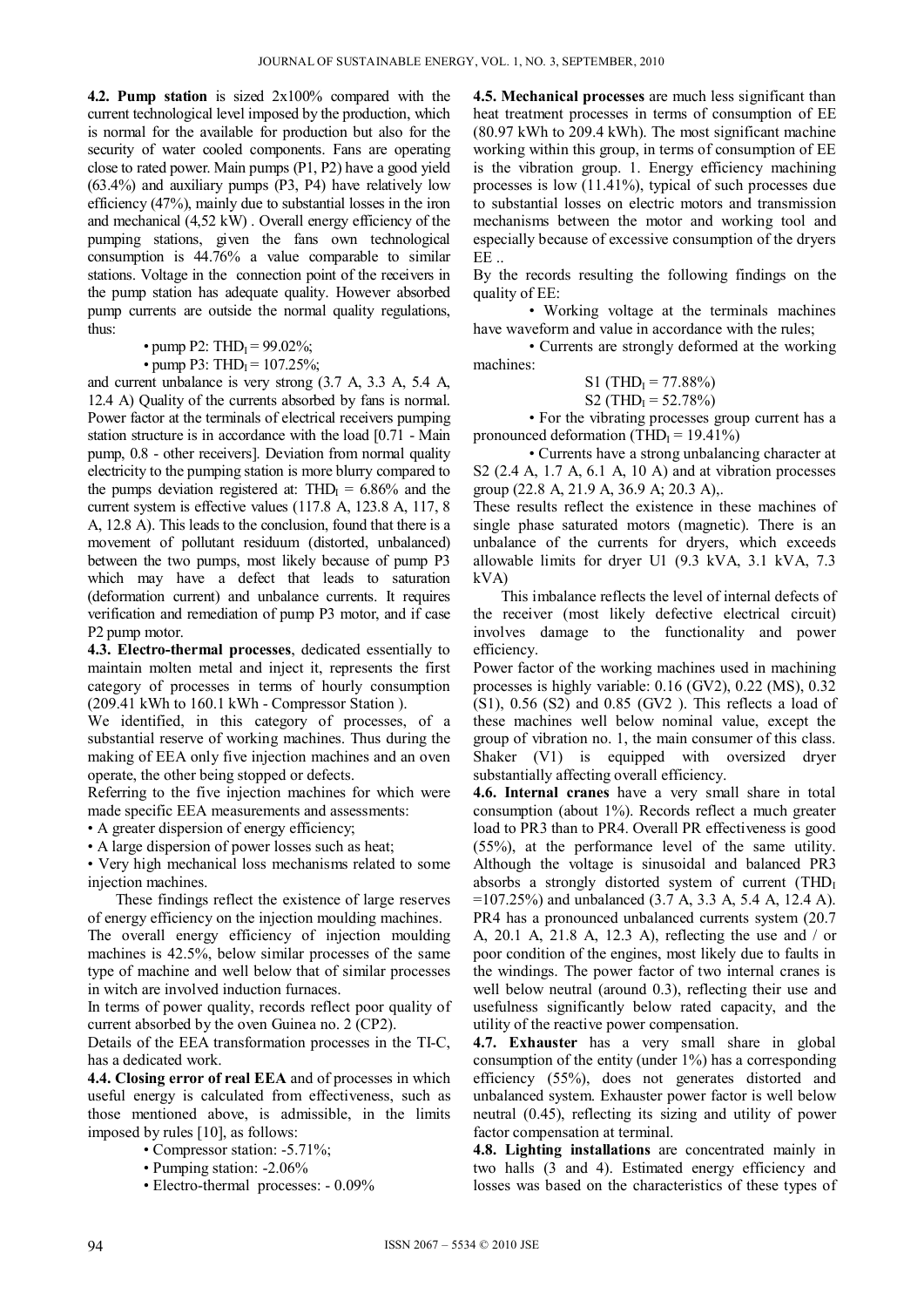lighting equipment from the catalogue, achieving a 55% efficiency.

Lightning equipments affect the quality of EE, which is reflected by:

• Current wave deformation (THD<sub>I</sub> =  $12.15\%$  hall 3 and THD<sub>I</sub> =  $10.25\%$  hall 4);

• Imbalance currents [(36.6 A; 20.5 A; 17.5 A; 23.4 A) - Hall 3 (29 A, 21.1 A; 28.1 A; 12.2 A) - Hall 4] Power factor lighting installations is under the neutral  $(0.87 - \text{hall } 3, \text{ and } 0.68 - \text{hall } 4)$ . Very low value reflects the structural damage lighting capacitors.

**4.9.** From the records in the **transformers station** is established that:

• transformer is much under rated:

 $\rightarrow$  414 kVA (average power) compared to 1250 kVA - for the period in which the records were made

 $\rightarrow$  191.3 kVA (average power) compared to 1250 kVA - for 2009

 $\rightarrow$  450 kVA (maximum power), compared to 1250 kVA - the period in which records were made

• The outgoing loads of the bar system are strongly unbalanced, so:<br>B1 -  $4\%$ , B3 -  $60\%$ 

B1 - 4%, B3 - 60% B4 - 36%

• Change in the load in the transformers station is 26%;

• Quality of EE in the PT is within the limits allowed by the normative: 4% - the neutral conductor currents, compared with average current phase;

 $THD_{U} = 2.56\%;$  THD<sub>I</sub> = 3.85%;

Referring to the outgoing bar system, EE quality deteriorates in relation to the outgoing of PT, as follows:

• For bar B1 (27.7 A, 37 A, 32.3 A, 19.2 A)  $THD_U = 3.06\%$ ;  $THD_I = 5.91\%$ ;

• For bar B3: (400 A, 395 A, 390 A; 15.5 A)  $THD_U = 2.51\%; THD_I = 3.67\%;$ 

• For bar B4 (247.5 A, 231 A, 235 A, 20.5 A)  $THD_{U} = 2.59\%$ ;  $THD_{I} = 5.28\%$ ;

EE quality level at PT outgoings through the three bars are within normal limits, except the B1 current system imbalance.

• Power factor of the LV bar of the PT is 0.95> 0.92 (Neutral), which reflects the existence and proper functioning of reactive power compensator at the PT station level.

**4.10.** For all contour, energy efficiency is 38.6% below the characteristic of similar processes and optimized performance. Power losses occur mainly in:

 motors and mechanisms (35%) and electric distribution lines (11.7%). A significant proportion (12.08%) in the auxiliary consumption aids mainly because of the air dryers (9.56%)

**4.11.** Based on records from three months of 2009, efficiency indicators were calculated [14]. There are reserves to improve these indicators.

**4.12.** Reduce electricity consumption can be made by applying the following measures:

A reduction of dryers from the mechanical processing;

B. Deep maintenance of some working machines;

C. The gradual replacement of mercury vapor lamps, with sodium vapor lamps

By applying the measures described above, in accordance with the specifications of [14] the reducing of energy losses and technology auxiliary consumption is obtained, leading to the reduce of the energy absorbed. The optimal EEA of TI-C is shown in Figure 9 and Table 10:

**Table 9. Optimum BEE (for one hour) components for TI-C** 

| Feature size                                              | [kWh]   | [%]     |
|-----------------------------------------------------------|---------|---------|
| A. absorbed energy $[W_{aMI}]$                            | 331,44  | 100     |
| B. output energy $[W_i]$                                  | 338,15  | 102.02  |
| 1. useful energy $[W_U]$                                  | 153,21  | 46,23   |
| 2. losses $\lceil \Delta W \rceil$                        | 154,38  | 46,58   |
| • on transformers $\lceil \Delta W_T \rceil$              | 4,23    | 1,28    |
| • on lines $[\Delta W_L]$                                 | 36,01   | 10,86   |
| $\overline{\cdot}$ in motor windings [ $\Delta W_{W}$ ]   | 9,15    | 2,76    |
| $\overline{\bullet}$ on electric engines [ $\Delta W_M$ ] | 23,9    | 7,21    |
| energy losses in iron<br>and                              | 48,95   | 14,77   |
| mechanical $[\Delta W_{FM}]$                              |         |         |
| mechanical, in mechanisms                                 | 20,28   | 6,12    |
| $\lceil \Delta W_{\text{mec}} \rceil$                     |         |         |
| • thermal $\lceil \Delta W_{TR} \rceil$                   | 7,58    | 2,29    |
| • in lightning installation $[\Delta W_I]$                | 4.28    | 1,29    |
| 3. Auxiliary consumption                                  | 33,88   | 10,22   |
| $\bullet$ for air drying [W <sub>PU</sub> ]               | 23,85   | 7,19    |
| • for water cooling $[W_{PV}]$                            | 10,03   | 3,03    |
| C. closing error                                          | $-7,06$ | $-2.13$ |



## **Fig. 10. BEE (one hour) optimum Sankey diagram for TI-C**

By reducing EE consumption the efficiency indicators improve, as follows:

• EE specific consumption per unit of finished product will be:

 $C_w = 2.897918$  kWh / kg

• Energy cost per unit of finished product will be:

 $V_{en/z} = 1.682159389 RON / kg$ 

Reduce consumption of EE leads to reducing the environmental impact. Reducing the estimated quantities of pollutants discharged into the atmosphere for the reference unit (one hour) are presented in Table 10.

**Table 10. Reducing the quantities of pollutants by optimizing** 

| Pollutants      | Reduced quantity[kg] |
|-----------------|----------------------|
| SO <sub>2</sub> | 2,5669               |
| NOx             | 0,04739              |
| CO <sub>2</sub> | 23,197               |